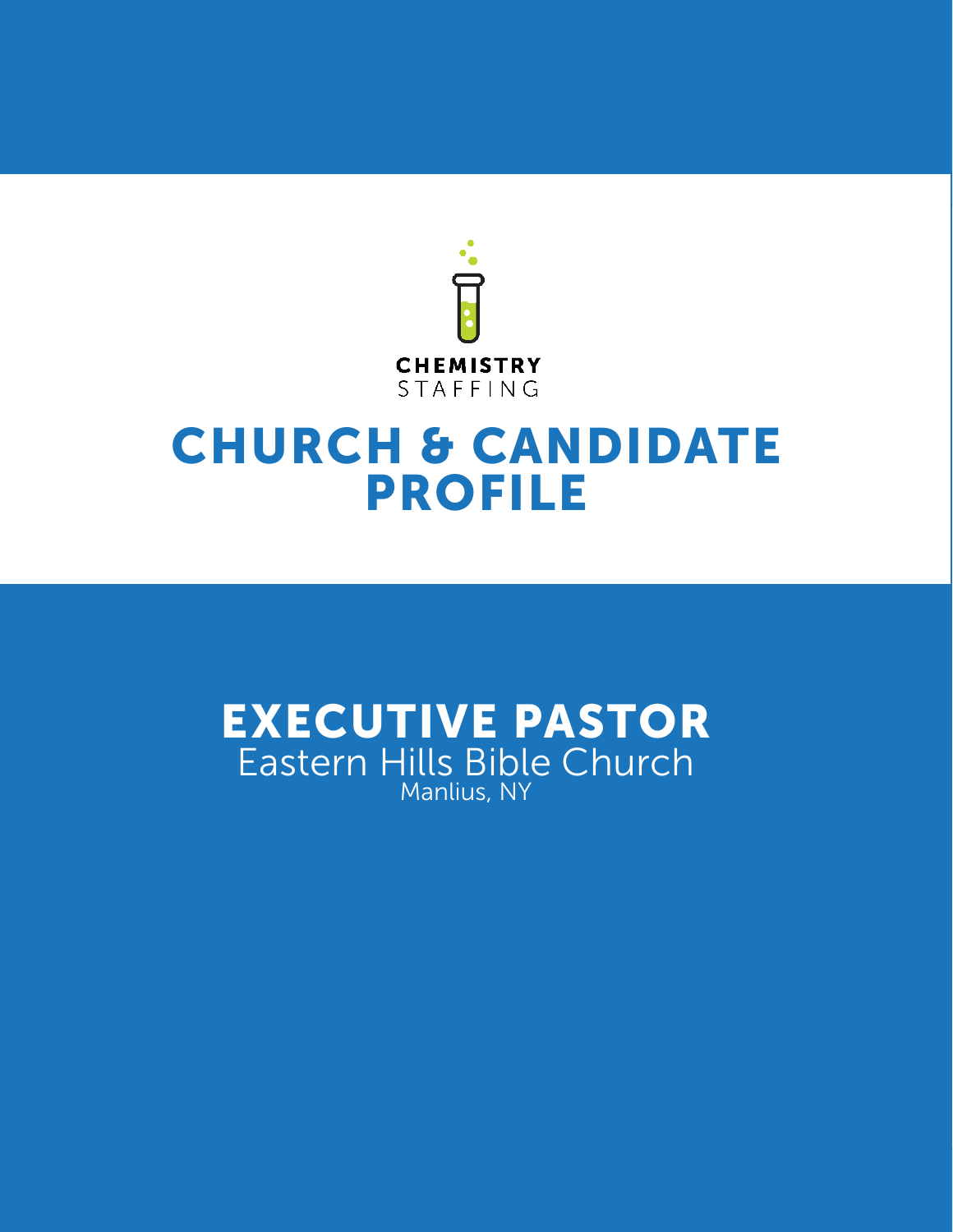Manlius, NY



# Population of City

35,000+

# Population of County

468,000+

# Why People Like Living Here

- The beauty of experiencing all four seasons
- Proximity to cultural and entertainment venues
- Rural slow-paced community
- Forbes Magazine rated our area as one of the top 10 places to raise a family

# Community Overview

- Highly sought after primary and secondary school systems in private, public and parochial offerings.
- Onondaga County is a center for higher learning, with 32,000 students currently attending colleges within the county. The Central New York region houses the third largest concentration of colleges and universities in the nation.
- A high-quality, comprehensive health care system that includes five hospitals, over 1,500 practicing physicians, and a full range of long-term care facilities.
- The County Parks system provides the community with a nature center, beaches, forested areas and natural feature parks, a centrally located multi-use park with intensive recreational opportunities, a marina, athletic fields, fish hatchery, and other historic facilities.
- Home to major industrial and service-related employers, employing over 45,250 alone.

# Church History

We are a 50-year young, non-denominational church rooted in Manlius, NY, comprising people from communities across the greater Syracuse area. We confess the faithfulness, hope and love of Jesus Christ for ourselves and for our communities; we value authentic corporate worship, intentional life together, and endeavor to be a people of prayer who regularly engage with the Scriptures.

# Mission, Vision, Values

Mission: We're here to help people become fully engaged in Christ, at church and on mission.

Vision & Values: In Progress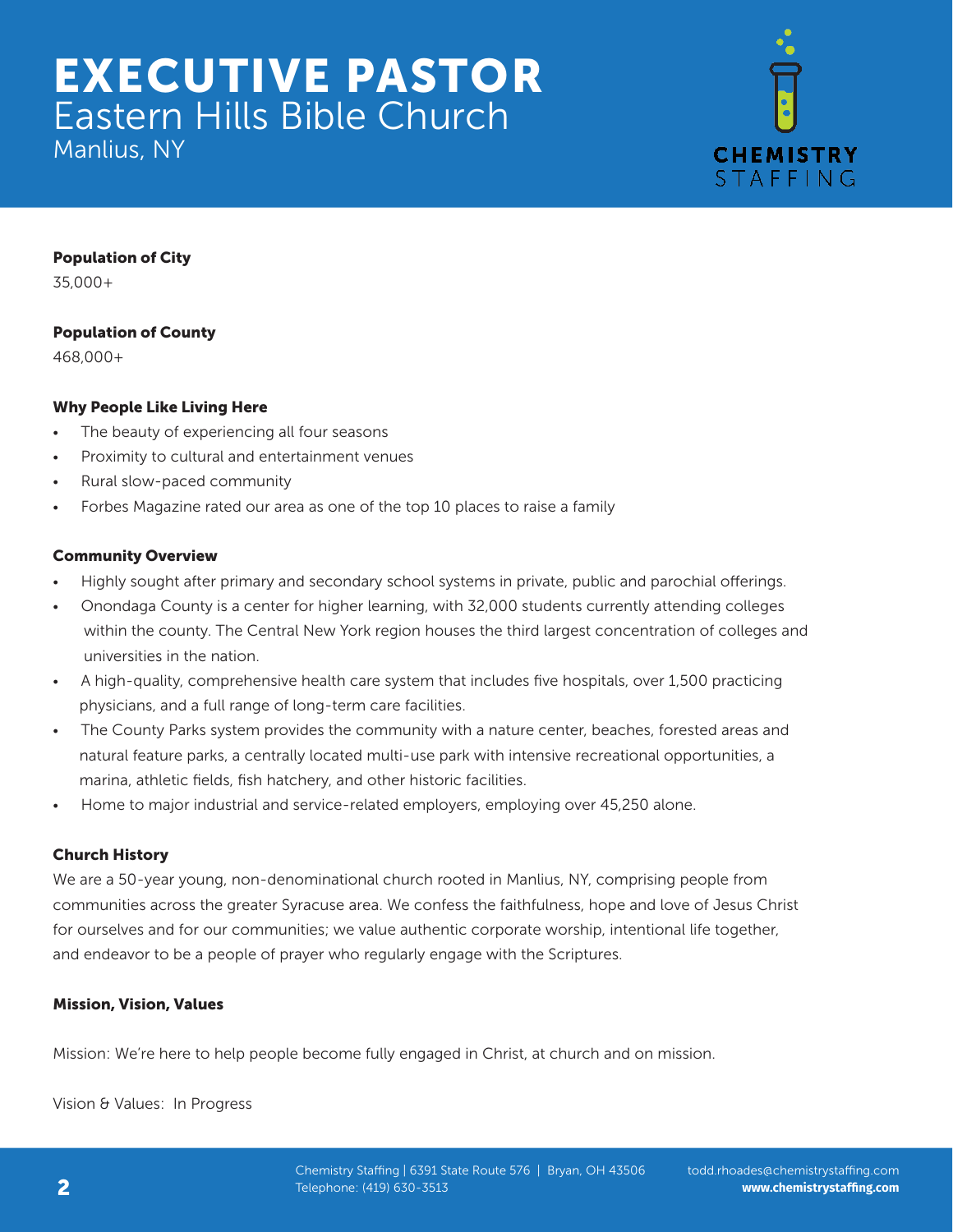Manlius, NY



# Average Weekend Attendance

Pre-Covid = Approximately 900 in total attendance Post-Covid = Approximately 500 in total attendance onsite, 100 households online

# Is Your Church MultiSite?

No

# Overview of Weekly Worship Gathering

Two services. Contemporary music. Relevant Bible preaching similar to Connexus and Northpoint. Based on a recent survey of our Family Ministry, preaching and music are all enjoyed. The worship style of Eastern Hills includes a modern full band, with influences such as Elevation Worship, and Hillsong United. We strive to create an engaging, crossgenerational worship experience by including both contemporary worship songs and modernized traditional hymns.

# Facility Overview

Two campuses. One large 600-person facility built new in 2007 with dynamic Children's space and a large lobby. Original campus was renovated over the last four years and houses offices, classrooms, student ministry, and spaces to serve the community.

# Overall Budget (this fiscal year)

\$1.3 million

# Overall Long-Term Debt of the Church

None

# Denominational Affiliation and/or other Partnerships

We are not part of any denomination or formal associations.

# Governance and Polity

The Board of Elders oversees staff using the Carver Governance Model. The Pastoral Leadership Team is the main point of contact for all ministry and are held accountable to maintaining Pastoral Leadership Team expectations and accomplishment of ministry outcomes as described in Governance Policies. Complementarian in church governance.

# Current Paid Staffing Level

Full-time:

- Lead Pastor
- Creative Arts Minister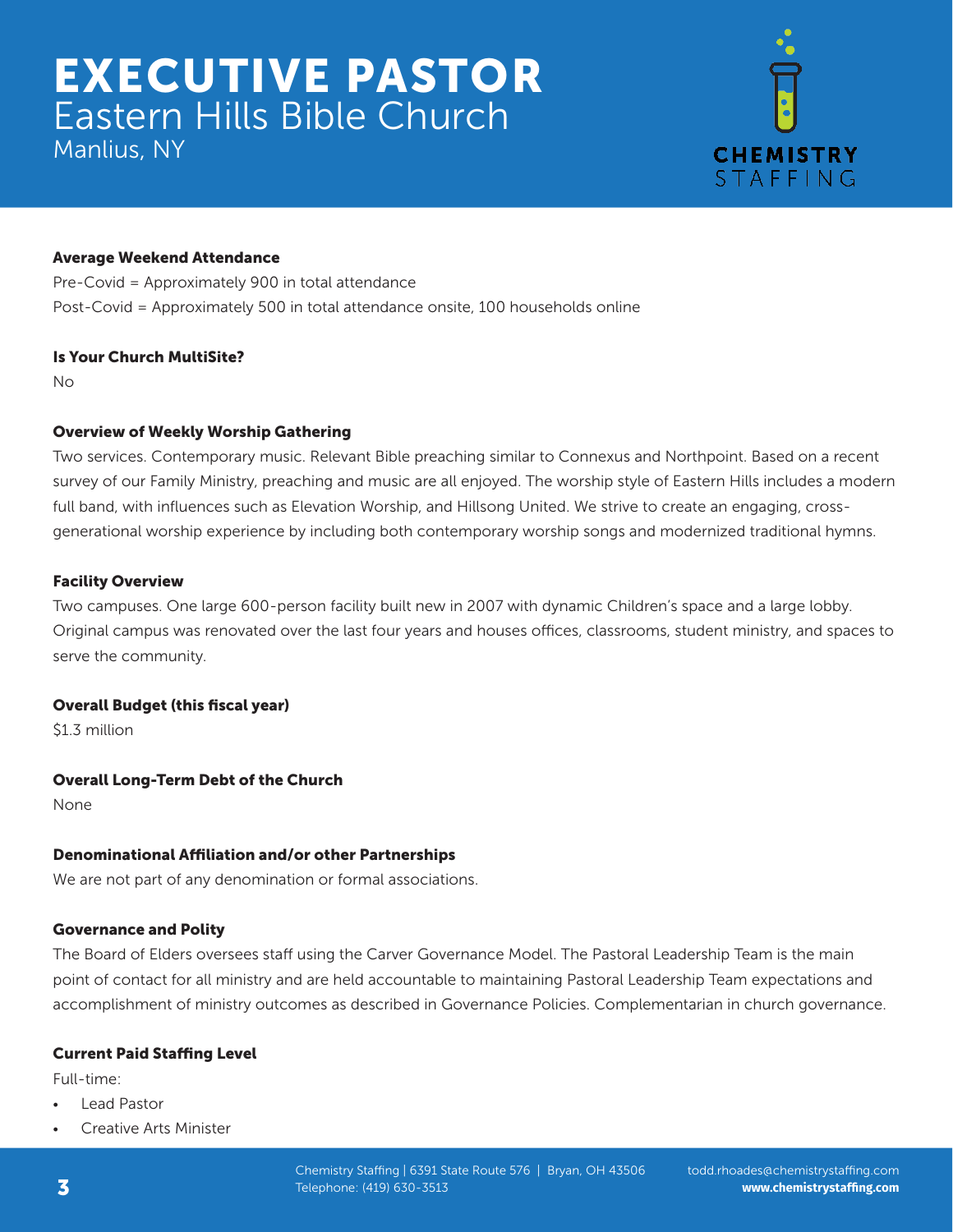Manlius, NY



- Family Ministries Minister
- Interim Executive Director
- Facilities & Outreach Director
- Engagement Pastor (Open)

Part-Time:

- Adult Ministry Administrator
- Next Gen Intern
- Childcare & Infant-Preschool Coordinator
- Office Administrator
- Care Minister
- Ministry Assistant
- Creative Content Coordinator

Volunteer:

- Spiritual Formation Coordinator
- K-5th Grade Coordinator
- **Treasurer**

# Major Ministries of the Church

- Care
- **FHBC Kids**
- Next Gen (Middle School & High School Students)
- Young Adults
- Worship, Production & Creative Arts
- Local & Global Outreach
- Spiritual Formation (Groups & Classes)

# Outreach Programs Overview

Local Partners:

- Hopeprint
- Pass Da Rock
- CRU
- Young Lives
- Young Life
- David's Refuge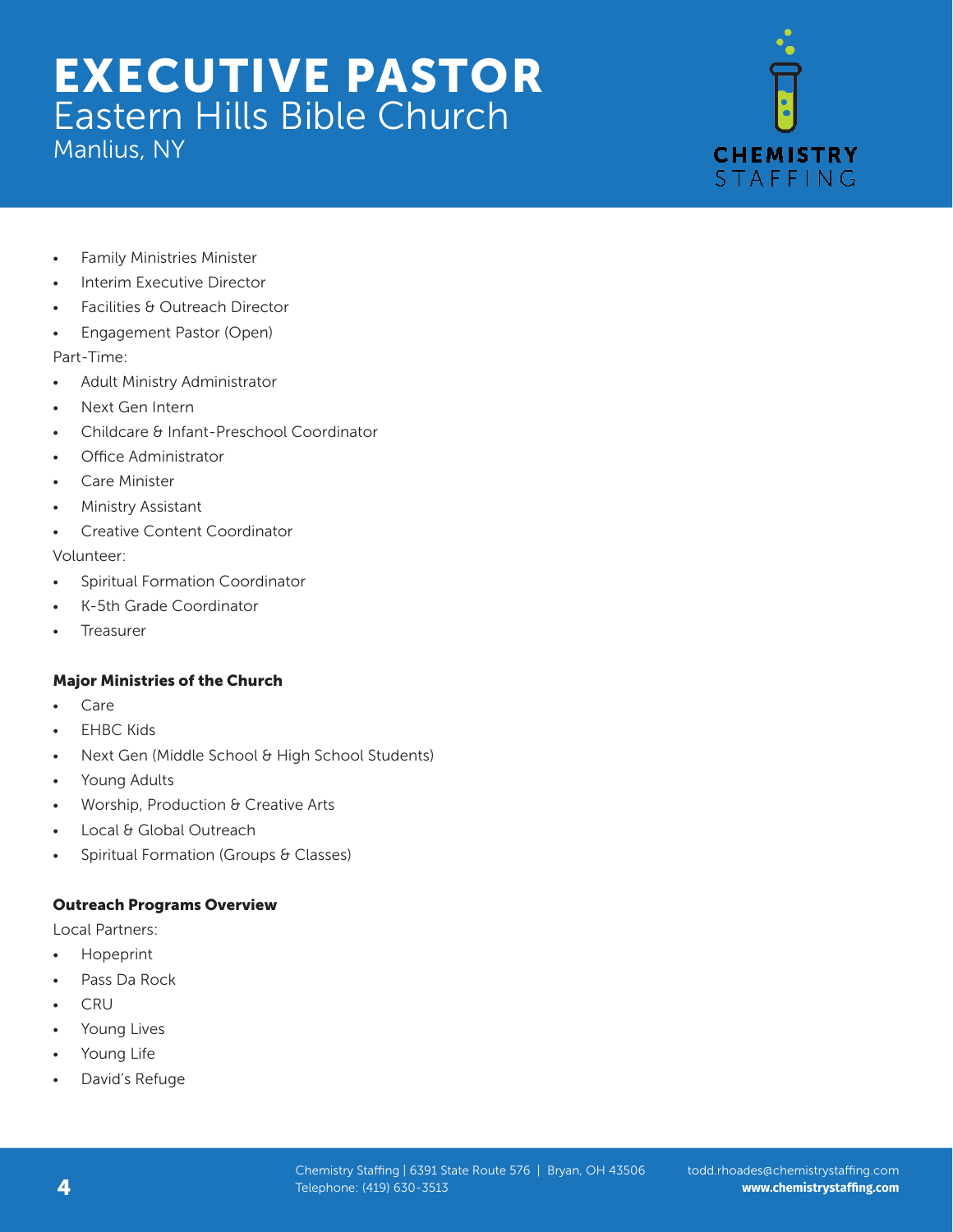Manlius, NY



Global Partners

- IJM
- **Wycliffe**
- **Navigators**
- Pioneers

# Theological Overview

Theological Overview

Evangelical = Moderate

# **JESUS**

We believe in Jesus Christ, God's only begotten Son, conceived by the Holy Spirit. We believe in His virgin birth, sinless life, miracles, and teachings. We believe in His substitutionary atoning death, bodily resurrection, and ascension into heaven, perpetual intercession for His people, and personal visible return to Earth. (Luke 1:27, 31, 35; John 1:1, 14; Colossians 2:9; Hebrews 2:14, 17, 4:15, 7:24)

# GOD THE FATHER

We believe in God the Father, an infinite, personal spirit, perfect in holiness, wisdom, power, and love. We believe He concerns Himself mercifully in the affairs of people, He hears and answers prayer, and He saves from sin and death all who come to Him through Jesus Christ. (Ps. 145:8-9; 1 Chr. 29:11; Ps. 103:19; Jn. 1:18, 6:40; Rom. 11:33; 1 Cor. 8:6; Eph. 1:3-6; Heb. 4:13; James 1:13; 1 Pet. 1:17)

# THE HOLY SPIRIT

We believe in the Holy Spirit, who came forth from the Father and Son to convict the world of sin, righteousness, and judgment, and to regenerate, sanctify, and empower all who believe in Jesus Christ. We believe the Holy Spirit indwells every believer in Christ, and He is an abiding helper, teacher, and guide. (Jn. 14:16-17; 15:26; 16:7-9; Acts 1:5; 2:4, Rom. 8:26; 1 Cor. 12:11, 13; 2 Cor. 3:18; Eph. 1:13; 2:22)

# THE TRINITY

We believe there is one living and true God, eternally existing in three persons, that these are equal in every divine perfection, and that they execute distinct but harmonious offices in the work of creation, providence, and redemption. (1 Corinthians 8:4-6; Psalm 90:2; Acts 5:3-4; Revelation 1:8; Hebrews 9:14; Matthew 3:16-17, 28:19).

# THE BIBLE

We believe the Bible is the Word of God, fully inspired and without error in the original manuscripts, written under the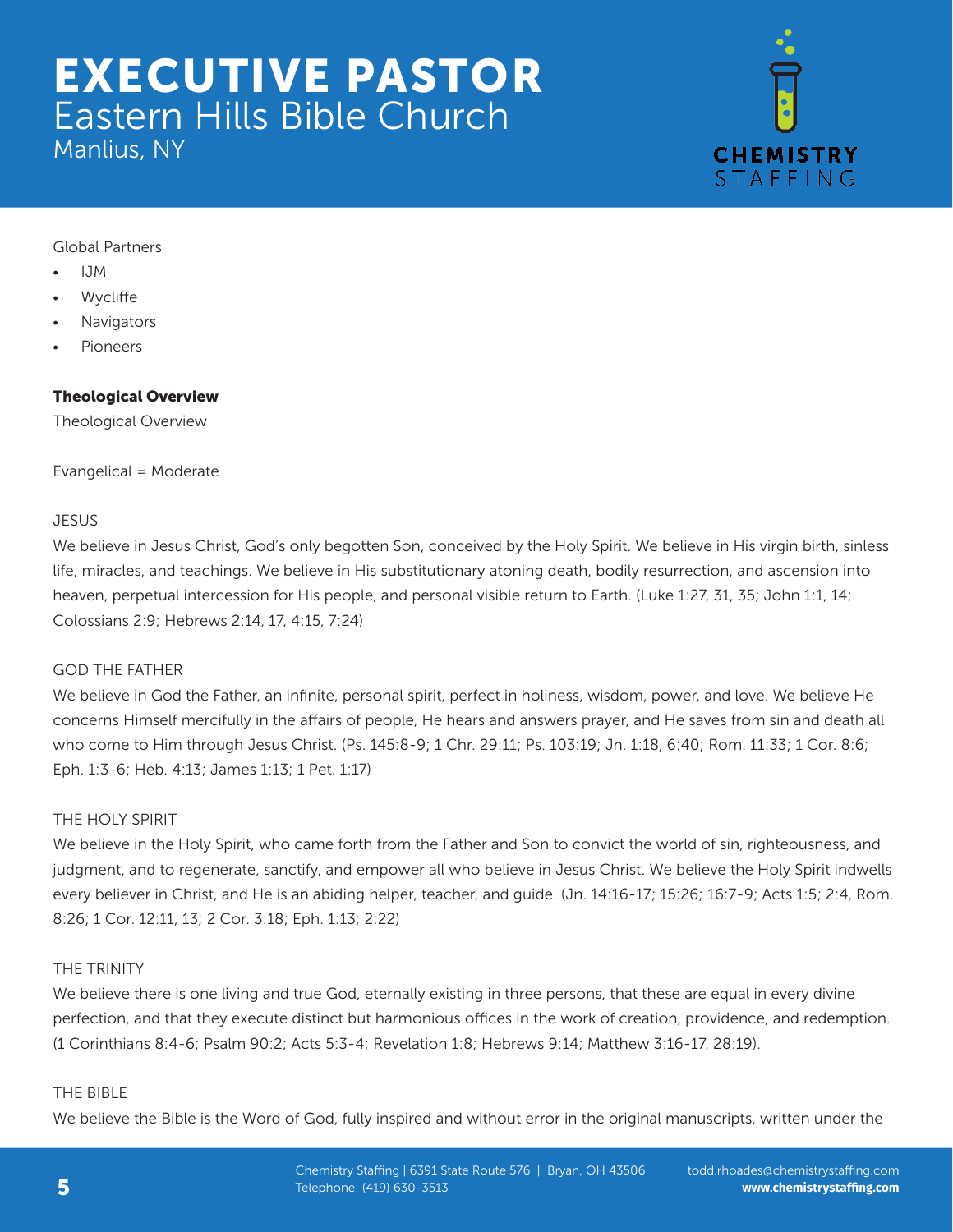Manlius, NY



inspiration of the Holy Spirit, and that it has supreme authority in all matters of faith and conduct. (Isaiah 40:8, Romans 10:17, 2 Timothy 3:16-17, Hebrews 4:12, 2 Peter 1:20-21)

# THE CHURCH

We believe in the universal church, a living spiritual body of which Christ is the head and all regenerated persons are members. We believe in the local church, consisting of a company of believers in Jesus Christ, baptized on a credible profession of faith, and associated for worship, work, and fellowship. We believe God has laid upon the members of the local church the primary task of giving the Gospel of Jesus Christ to a lost world. (1 Corinthians 12:27-31, Ephesians 3:20-21, 4:16, Colossians 1:18)

# **ORDINANCES**

We believe our Lord Jesus Christ has committed two ordinances to the local church: baptism and the Lord's Supper. We believe Christian baptism is the immersion of a believer in water into the name of the triune God. We believe the Lord's Supper was instituted by Christ for commemoration of His death. We believe these two ordinances should be observed and administered until the return of the Lord Jesus Christ. (Matthew 28:19-20, Acts 2:41, 8:12, 16:31-33, Matthew 26:26-28, 1 Corinthians 11:23-27)

# SIN

We are born alienated from God because of sin. Jesus became the sin-bearer for all and died as our personal substitute. His death for sin demonstrates His love for everyone, even though many will reject His sacrifice for them. (John 3:16, Acts 17:26-27, Romans 3:23, 1 Timothy 2:4-6, 4:10, 1 John 2:2, 2 Corinthians 5:18-21)

# SALVATION

The Lord Jesus Christ, the eternal Son of God, became man, without ceasing to be God, having been conceived of the Holy Spirit and born of the Virgin Mary, in order that He might reveal God and redeem sinful humanity. Jesus died on the cross for the sins of all. A person receives the free gift of salvation by believing Jesus for it—nothing more is required. Faith is the persuasion or conviction that something is true. No act of obedience or the performing of good works—prior to or following faith in Christ—is required as a condition for receiving everlasting life. Once received, salvation can never be lost. The assurance of our salvation is found not in our good behavior but in the promises of God. Salvation is by God's grace and not through human effort. (John 3:16-18, 5:24, 6:47, 12:32, Acts 16:31, Romans 4:5, 11:6, Ephesians 2:8-9, Revelation 22:17)

# **JUSTIFICATION**

A one-time moment of belief results in Christ's righteousness being imputed to the believer. Thus, the believer has right standing (justification) before God. And from that point on, a person has everlasting life (life that lasts forever). Salvation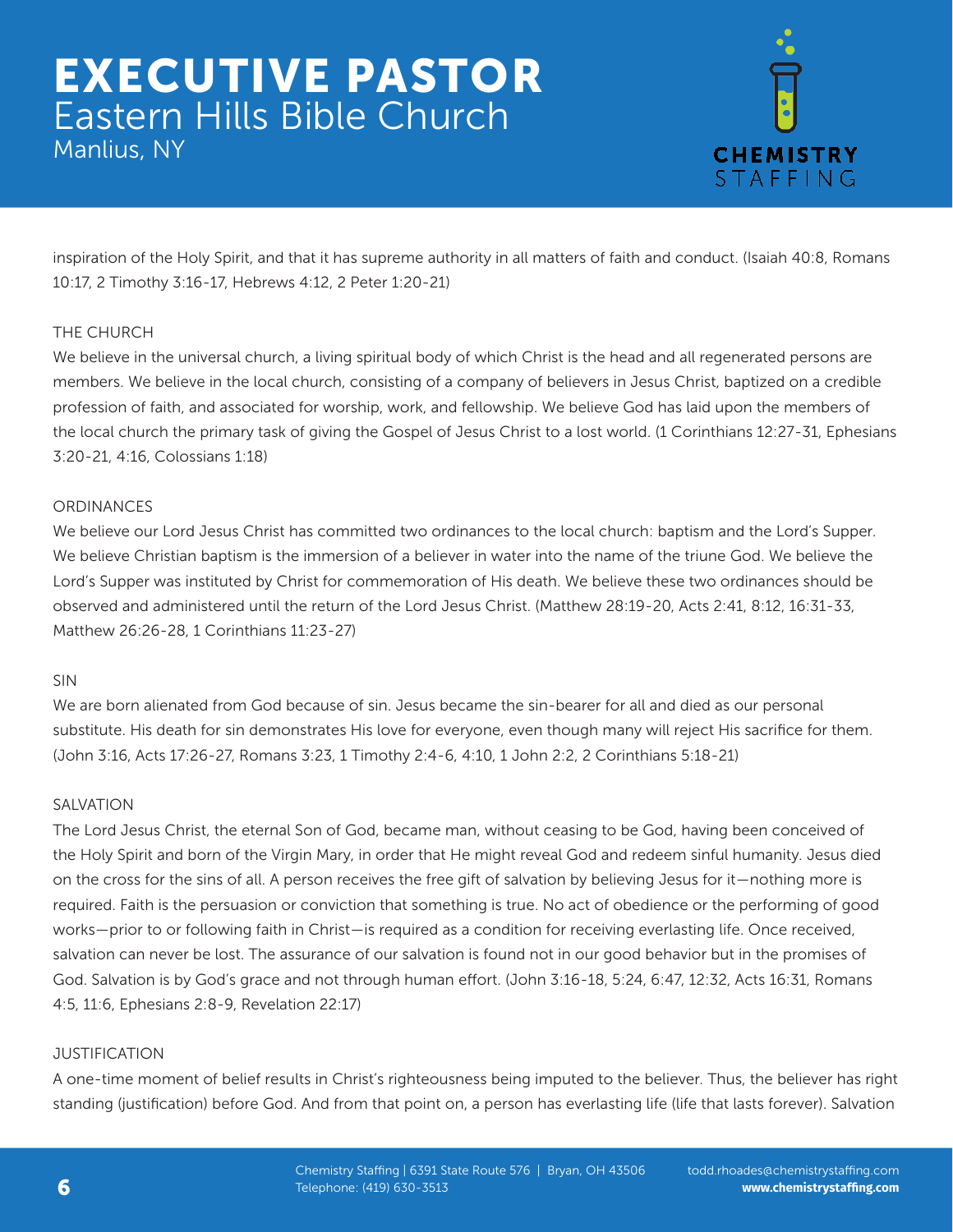Manlius, NY



is permanent and can never be lost or forfeited. This gift of eternal life means that one can be assured of heaven the very moment of belief. This assurance can also create a confident anticipation of receiving a new body and residing on the future new earth forever as described in the Scriptures. (John 3:14-15, 6:40, 10:10, Romans 3:21-22, 11:29, 1 Corinthians 15:35-58, 2 Corinthians 5:21, 1 Timothy 1:16, 1 John 5:10-13, 2 Peter 3:13, Revelation 21:1-4)

# NEW NATURE

Real life begins when a person believes in Jesus. In that moment of faith, we are born again or born from above. The moment we believe in Jesus, we become judicially free from sin's dominion over us although we still possess a sinful nature. Possessing a new nature from God, we now live with a new capacity to grow and change. The Holy Spirit comes to live inside of every believer. And as we abide in Christ and walk in the Spirit, He empowers us to live a godly life until Jesus returns as He promised. (John 3:3, 2 Corinthians 5:17, Galatians 5:17, 1 Peter 1:23, John 14:2-3, 16-18, 15:1-8, Romans 6:5-7, Acts 1:9-11, 1 Thessalonians 4:13-18)

# SANCTIFICATION

Finding Jesus imparts new life and following Jesus develops that life. In order to follow Jesus, we must choose to pay the price of living as a disciple of Jesus. A disciple is a learner, pupil or apprentice. We follow Jesus through obedience to His word and by surrendering to the work of the Holy Spirit in our lives. Only then will our character and behavior change to resemble Jesus. (1 Peter 2:2, Luke 14:25-33, Romans 6:12-23, 8:5, Hebrews 5:13-14, John 8:30-32, 1 John 2:6)

# THE LAST THINGS

We believe that at death, the spirits of believers pass immediately into the presence of Christ and there remain in joyful fellowship awaiting their bodily resurrection. The spirits of unbelievers are in misery and torment as punishment for sin awaiting their bodily resurrection. This age will culminate in the rapture of believers and the tribulation, followed by the return of Christ in glory with his saints to the earth to destroy his enemies, to restore Israel, to initiate the millennium, and to reign over the cosmos as Lord and Messiah.

At the close of Messiah's millennial reign the devil, his demons, and the unbelieving dead will be judged and committed to eternal conscious punishment in hell. God will create a new heaven and new earth where all his people will dwell eternally in his presence, giving worship and service to him to whom belongs all glory. (Dan. 12:2; Lk. 16:22-23; 23:43; 2 Cor. 5:8; Phil. 1:21-26; 3:10-11, 21; Rev. 20:11-15, Deut. 30:1-10; Isa. 11:1-16; 65:17-25; Ezek. 36:22-38; 37:21-28; Dan. 9:27; 12:1; Jn. 14:2-3; Acts 1:4-8; Rom. 11:25-27; 14:10-12; 1 Cor. 3:11-15; 15:51-53; 2 Cor. 5:10; 1 Thess. 4:13-17; Tit. 2:11-13; Rev. 3:10; 16:1-21; 19:1-21; 20:1-6, Matt. 25:31-46; Mk. 9:43-48; 1 Cor. 15:24-28; 2 Thess. 1:9; 2 Pet. 3:10- 13; Rev. 20:11-15; 21:1-4; 22:5, 11)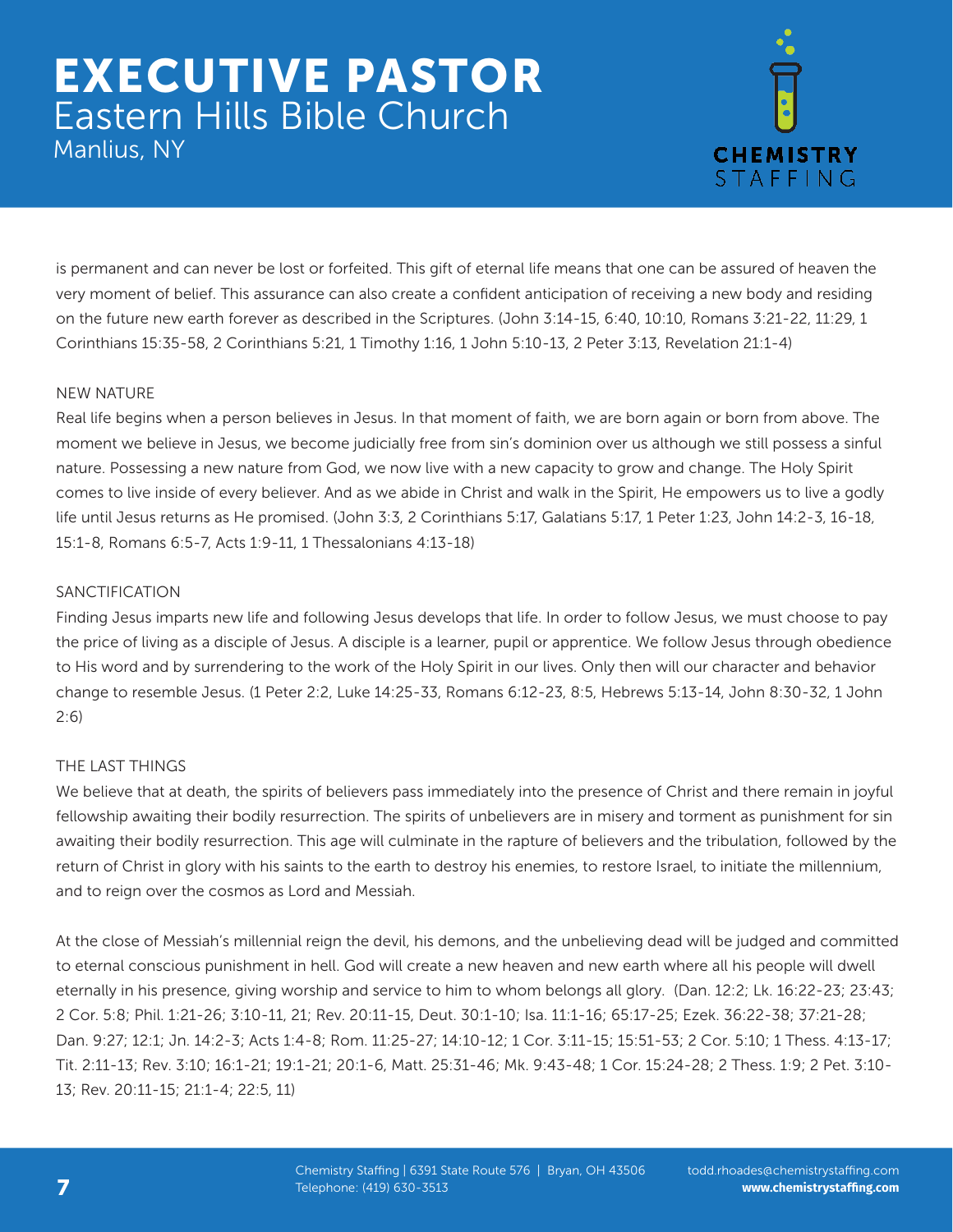# EXECUTIVE PASTOR Eastern Hills Bible Church Manlius, NY



# MARRIAGE

Every mention of marriage in the Bible refers to the union of a male and a female. The first mention of marriage, Genesis 2:24, describes it as a man leaving his parents and being united to his wife. In passages that contain instructions regarding marriage, such as 1 Corinthians 7:2–16 and Ephesians 5:23–33, the Bible identifies marriage as being between a man and a woman. Biblically speaking, marriage is the lifetime union of a man and a woman, primarily to build a family and provide a stable environment for that family.

#### **GENDER**

God created "male and female," and He pronounced His creation "very good" (Genesis 1:27, 31).

#### ORIGIN OF LIFE

Jeremiah 1:5 tells us that God knows us before He forms us in the womb. Psalm 139:13-16 speaks of God's active role in our creation and formation in the womb. Exodus 21:22-25 prescribes the same penalty—death—for someone who causes the death of a baby in the womb as for someone who commits murder. This clearly indicates that God considers a baby in the womb to be just as much of a human being as a full-grown adult. For the Christian, abortion is not a matter of a humanity's right to choose. It is a matter of life or death of a human being made in God's image (Genesis 1:26-27; 9:6).

# TITHING

Jesus upholds the tithe in Matthew 23:23 (cf. Luke 11:42). Under the Mosaic law, there appear to be three tithes (cf. Deut. 12:17–19,14:28–29). If this is true, the Israelites were required to give 23.3 percent of their income, not 10 percent. Many Old Testament scholars don't see these as three separate tithes but as three uses of one. The basic tithe, supporting the work of ministry, remains, even while ceremonial aspects fall away. Yet the tithe is a minimum; Christians should give to the poor and support other works that extend God's kingdom (cf. 2 Cor. 8–9). The basic tithe is to be given to the church to support its work and mission, as seen in Malachi 3.

#### ELDERSHIP

1 Timothy 3:1-7 and Titus 1:5-9 describe the qualifications and duties of elders/overseers. The scriptures do not open the door for women to serve as elders. The consistent use of male pronouns and terminology argues strongly for the office of elder/overseer being restricted to men only. As with other issues in this debate, women serving as elders is not a matter of chauvinism. In no sense is this a matter of men being superior to women. Instead, God restricts the office of the elder to men only because that is how He has structured the church to function. Godly men are to serve as leaders, with women serving in the crucially critical supporting roles.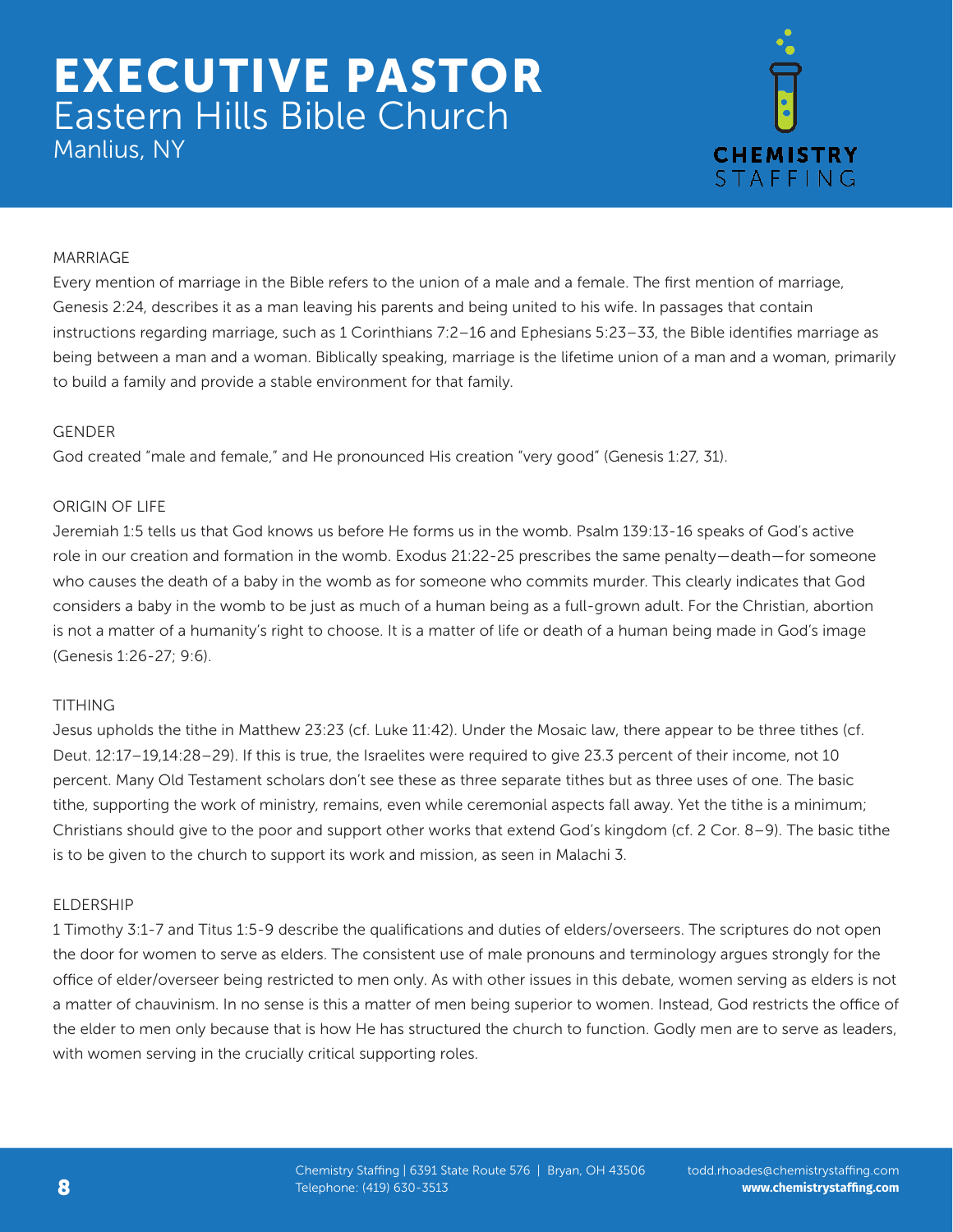Manlius, NY



# What theological hills will you die on?

- Eastern Hills has a historic, orthodox view on marriage, sexuality, and gender.
- We expect our team to be consistently pursuing growth in their faith and sharing it with the world around them.

# Hot-Button Social/Cultural Issues for Your Church

- We teach traditional view of marriage as a union between man and woman but desire to be welcoming to all.
- Sanctity of life from conception
- Uphold the value of male and female gender as created by God

# Biggest Church 'wins' in last 18 months?

- New Outreach Ministry: Nearly a 5,000 plus hours of volunteering has taken place through the ministry of our church in the past year.
- Christmas Offering: We partnered with various ministries throughout Central New York to provide food, clothing, gifts, scholarships and neighborhood transformation.
- Transformation Of Online Services: Developed a new team made up of staff and volunteers and upgraded equipment.
- Communications overhaul: New Communications Director; Renovated website; Launched new app; Transitioned to PCO.
- Revitalized Adult Learning Environment: Growing number of people engaged in groups and classes by 50%.
- Launched New Membership Process

# Biggest Opportunity for Your Church in the Next 12 Months

Recruiting and developing a team of staff and lay leaders that thrive in a deep and wide ministry model.

# Church's Biggest Challenge for the Future

- Rebuilding a core of young families committed to the ministry of Eastern Hills.
- Establishing a church wide leadership development plan.

# Title of Position You are Hiring

Executive Pastor/Director

# Full Time Position?

Yes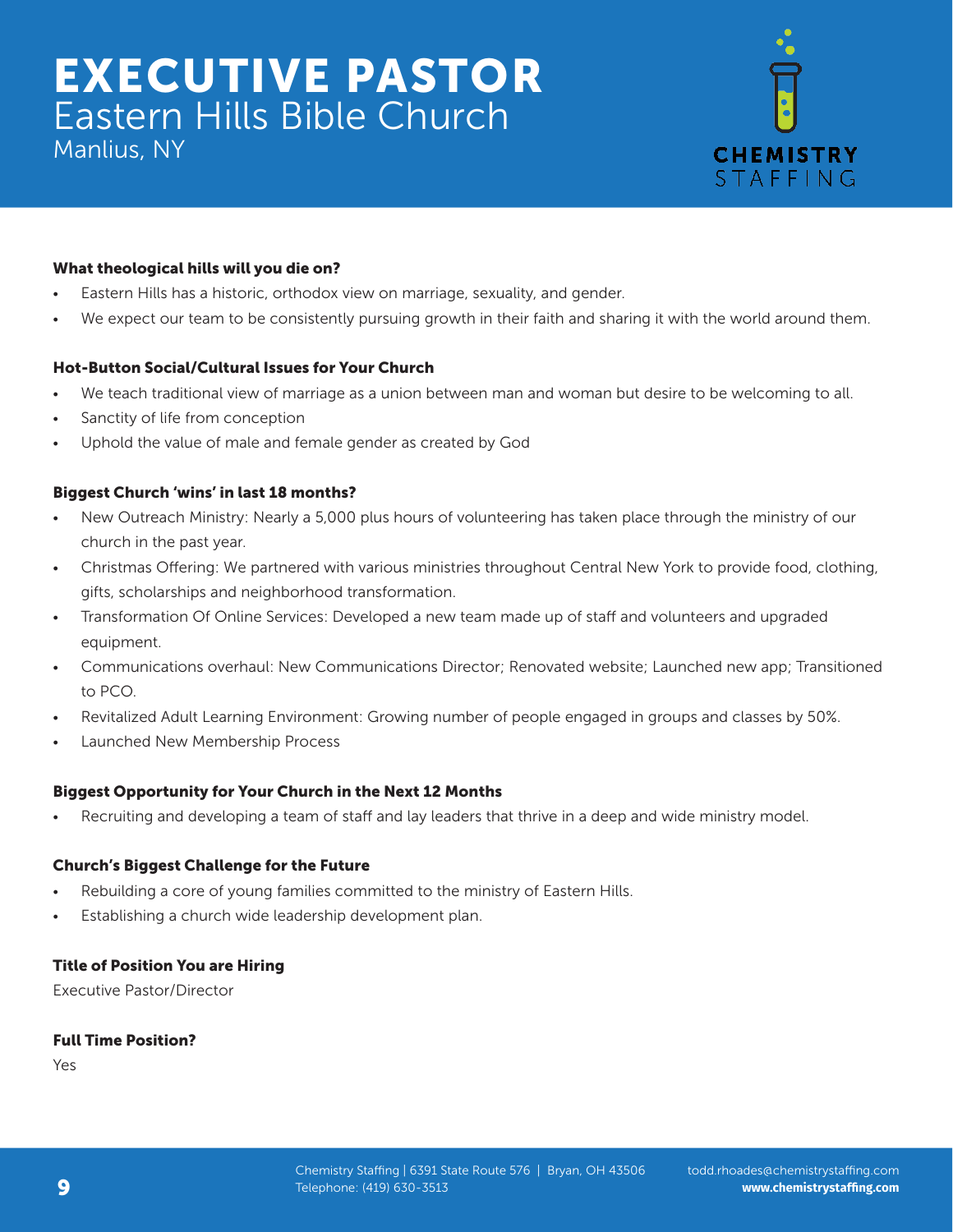Manlius, NY



# Overall Description of this Position

The successful Executive Pastor/Director will complement the skill set of the Lead Pastor and feels called to a second chair position. They will have the ability to listen well, read a situation, develop a team, and implement solutions that help us achieve our vision. This person will be committed to our goal of creating irresistible environments, both physical and digital, and have a passion for seeing our guests become fully devoted followers of Christ.

# Reporting Relationship

Reports to the Lead Pastor.

# Do You Have a Job Description for this Role?

Profile:

The successful Executive Pastor will complement the Lead Pastor and is most comfortable in the second chair. They will have the innate ability to listen well and diffuse energy. They're passionate about developing people and not easily fazed. This leader is solution oriented and capable of functioning in the details of the day as well as the big picture. When called upon to teach in adult services, their messages will be described as helpful and hopeful. The XP will be committed to excellence and understands the importance of irresistible environments.

Leadership:

- Reports to Lead Pastor (LP)
- Manages Creative Arts Pastor, Office Manager, Facilities Director, Engagement Pastor, Care Pastor, Family Ministries Pastor
- Serves on the Directional Leadership Team (DLT)

Operations:

- Owner of all things Human Resources, including but not limited to onboarding, staff culture, payscales, job descriptions, org chart, offer letters and conflict resolution
- Drives project management and implementation of objective key results (OKR's) that help accomplish desired ministry outcomes (MO's)
- Point person for Tech/Software including but not limited to PCO, Asana, Google Suite, and Subsplash
- Oversees church finances including but not limited to SAOS reports/trends, and donor development
- Ensures security in physical and digital spaces
- Strategize and assists staff with environment enhancement for physical and digital spaces
- Collaborates with staff and Treasurer to develop church budget
- Responsible for processes and strategies for capital improvement
- Tracks progress towards desired MO's and provides annual report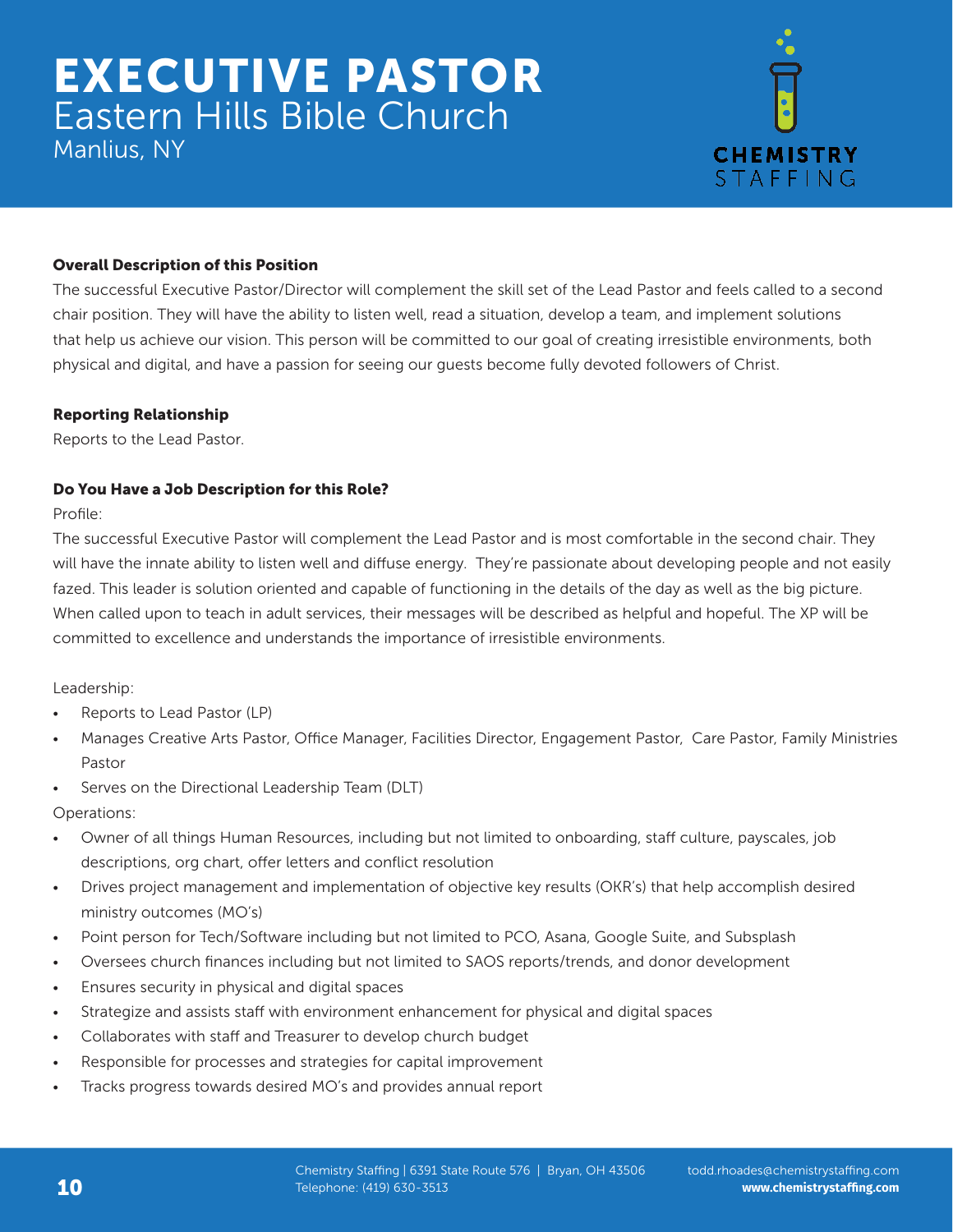Manlius, NY



Communications:

- Develop and maintain processes that foster strong communication across all ministries and within the staff
- Oversees ministry calendar planned out 6-12 months and collaborates with creative team in promotional planning
- Participates in the creation of weekly update videos
- Manages church communications including but not limited to policies, staff transitions and all church announcements

Results:

- LP is provided the space to focus on teaching, vision/strategy and shepherding the congregation
- Eastern Hills is considered a desirable place of employment
- Staff are informed, supported and equipped to do their job
- Increasing number of first time and growing givers
- Available resources are stewarded well and catalyze growth
- Communications including but not limited to churchwide emails, social media, church website/app, printed materials, lobby graphics, and signage, are all done with excellence, in a timely manner and regularly updated
- Continual improvement of physical and digital environments
- Reputation and security of the congregation is protected

Regular Rhythms

- Worship services, Prayer, Hospitality, Generosity, Study, and Community w/church body
- Personally lives the Mission of the church; maintains spiritual and emotional health while implementing a plan for growth
- Maintains office hours on campus 9am to 3pm, Monday through Thursday, and Sunday 8am to lobby closure
- Available no less than 46 Sundays per year, up to two evenings per week, after hours for crises management and out of town conferences
- Leads department meetings and other meetings assigned by LP including but not limited to weekly staff and DLT meeting
- Attends weekly meetings including but not limited to sermon prep, service review & planning, creative team and a weekly 1 on 1 with LP
- Plans quarterly staff appreciation opportunities, annual staff & spouse holiday party, annual staff retreat, DLT retreat and partners with LP on Monthly staff development meeting
- Provides a regular rhythm of care and support for direct report including annual 360 performance reviews
- Shares congregational care with other pastors/ministers
- Raving fan of all things EHBC

# Goals and Expectations

In the first year we would love to see the following opportunities addressed:

Data Collection - Understanding the current state of "the business"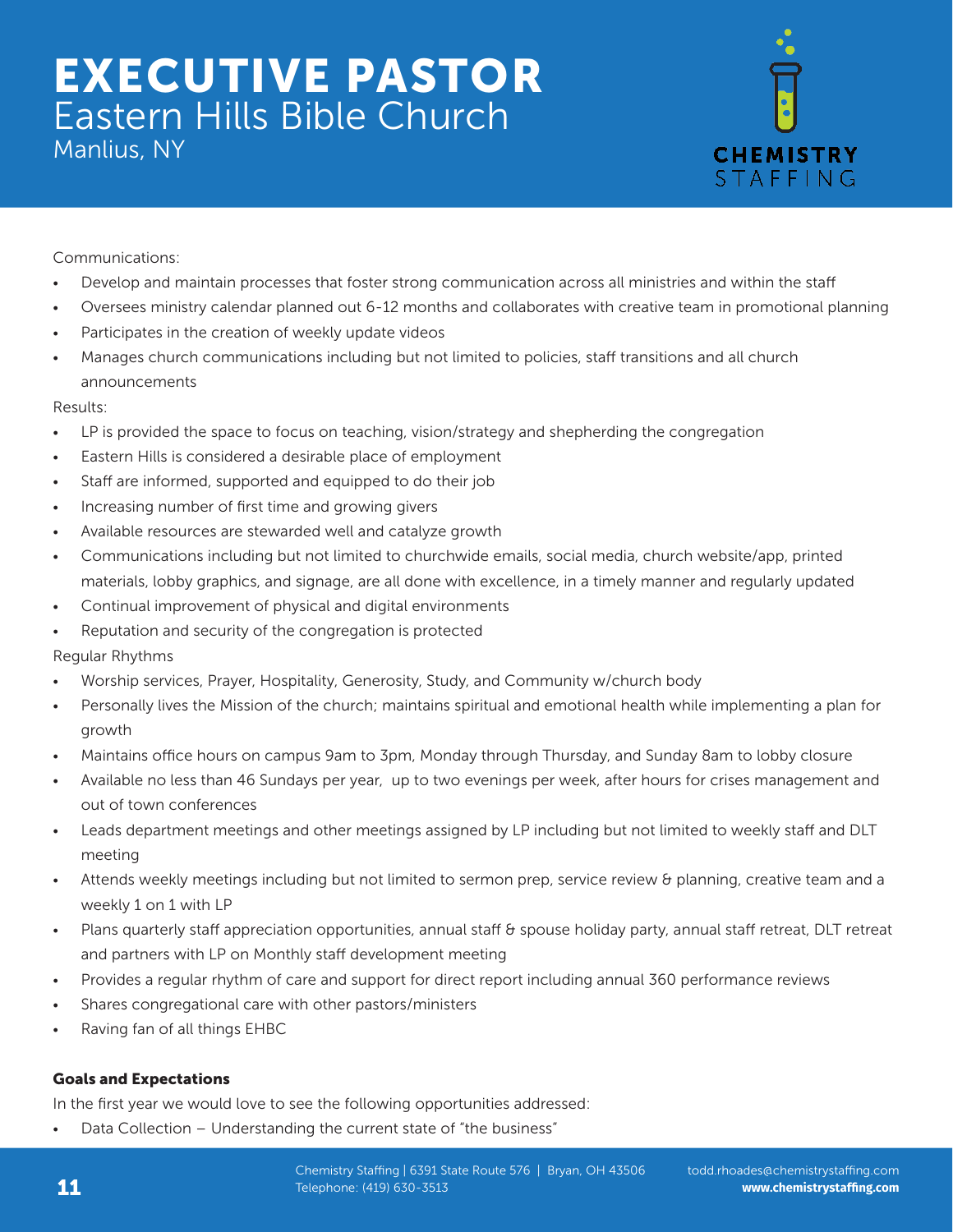Manlius, NY



- Planning Working with Directional Leadership Team (DLT) to develop a 3-5 year strategic plan
- Prioritization After examining the scope of the position, establish priorities
- Infrastructure Development Documenting and developing systems, processes, and methods
- Staff culture How can we make Eastern Hills a preferred place of employment?

# Educational Preferences

We would prefer that candidates demonstrate their ability to do the job through experience more so than education.

Age vs. Experience Teachable and moldable

# Denominational Affiliation

Somewhat important.

# How important is geographical location to you?

Geographical location is not important as long as they are able to thrive in the Northeast.

# What skills are you looking for specifically?

Someone tech-savvy and capable of being the go-to person for important tools such as PCO, ASANA, Mortarstone, Subsplash. If they are capable of teaching a few times a year that would be a bonus.

# What technical abilities (if any) are required?

Familiarity with creative arts tools such as ProPresenter would be helpful as they oversee the creative arts team members.

Equipper or Doer? Honestly, a little bit of both.

# Attractional vs. Missional

Attractional

# Budget Area Supervision

Total church budget of \$1,400,000

# Personal Characteristics Desired

...Of Lencioni's Six Working Geniuses:

• The Genius of Galvanizing: The gift of rallying, inspiring, and organizing others to take action.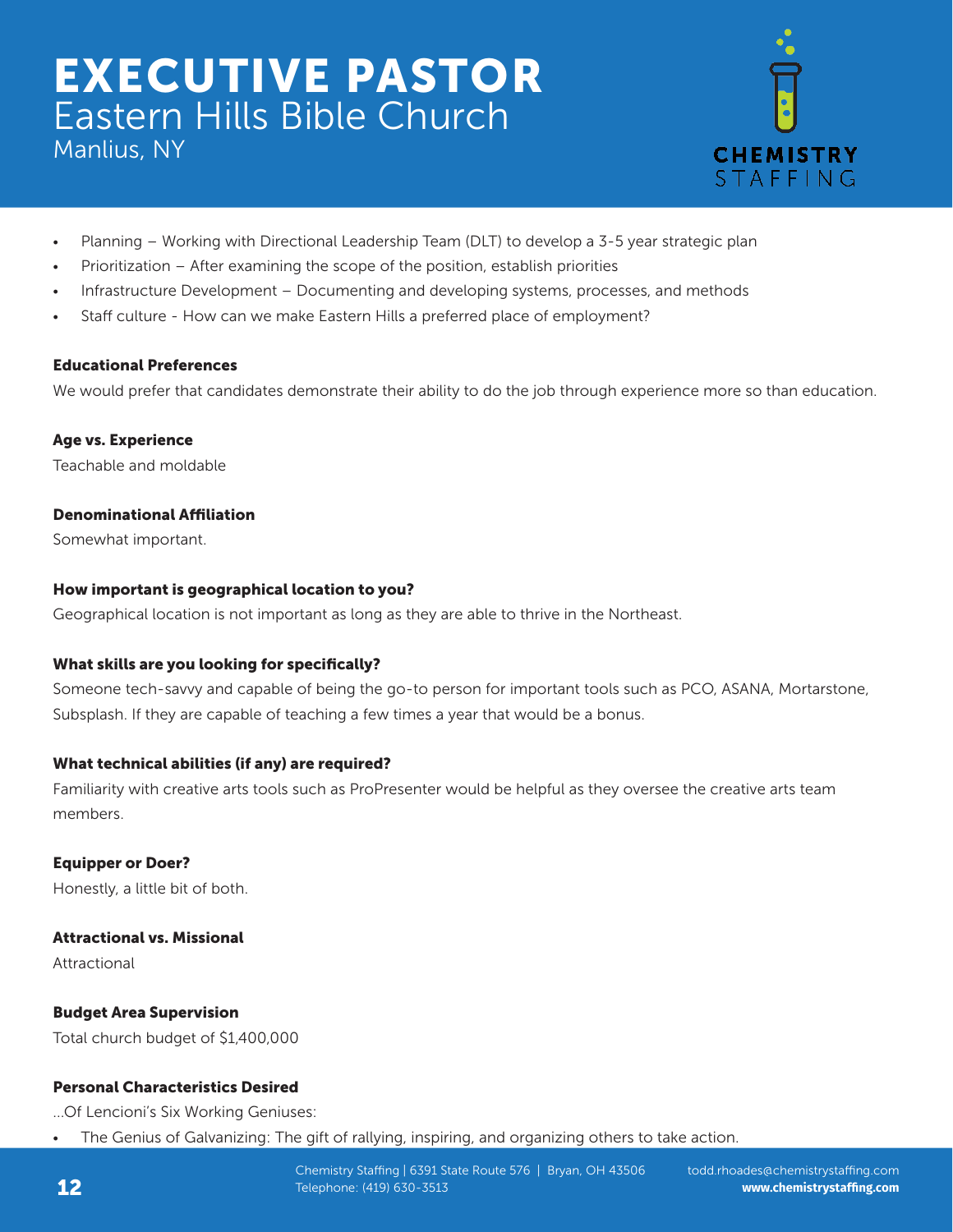



- The Genius of Enablement: the gift of providing encouragement and assistance for an idea or project.
- The Genius of Tenacity: the gift of pushing projects or tasks to completion to achieve results. Desired Strengths (Strength Finder)
- Activator: This leader can make things happen by turning thoughts into action. They want to do things now rather than simply talk about them.
- Positivity: They have contagious enthusiasm. They are upbeat and can get others excited about what they are going to do.
- Analytical: They have the ability to think about all of the factors that might affect a situation.
- Developer: They can recognize and cultivate the potential in others. They spot the signs of each small improvement and derive satisfaction from evidence of progress.
- Arranger: They can organize, but they also have a flexibility that complements this ability. They like to determine how all of the pieces and resources can be arranged for maximum productivity.
- Consistency: They crave stable routines and clear rules and procedures that everyone can follow.

# What would immediately disqualify someone?

Theological, and/or philosophical disconnect

# **Urgency**

10

# Other "Must Have" Skills

- Empathetic listener and empowering truth-speaker.
- Strong handle on timing; intuitively knows when it's the right time to propose a new idea or push ahead on a needed change and when it's time to wait.
- Solution-oriented; takes criticism or challenges, finds the kernel of truth, addresses it without derailing the team or the church.
- Non-anxious presence; not easily fazed while managing, prioritizing, and delegating tasks quickly and intelligently.
- Big and small thinker; ability to think in terms of details while still seeing the big picture and anticipated outcome.

# Other "Nice to Have" Skills

If they can cook and yodel that would be something special!

# Finally...

Are you a leader of leaders? Would others describe you as fun to be around and one who builds others up? If you're passionate about reaching people for Christ and thrive in creating systems and processes, we'd love to have you join our team! We're looking for someone to help our church be a preferred place of employment. If you crave excellence and irresistible environments, we can't wait to meet you!